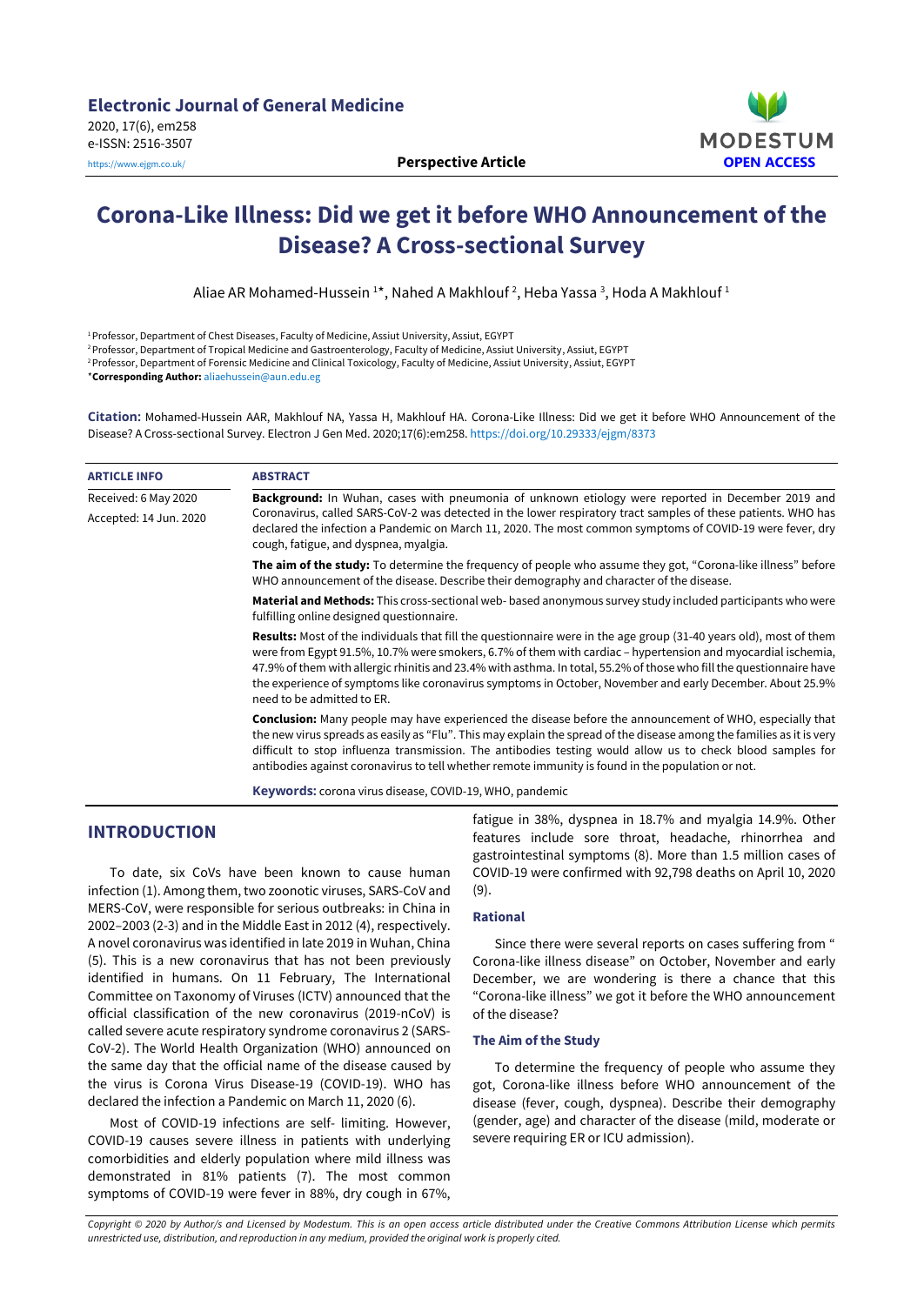|  |                | Table 1. Distribution and demographic variables in the study |  |  |
|--|----------------|--------------------------------------------------------------|--|--|
|  | group (n=2921) |                                                              |  |  |

| Variable                      | <b>Responders</b> | Frequency      | Percentage   |
|-------------------------------|-------------------|----------------|--------------|
| Gender, male/female           | 2921              | 698/2223       | 23.9/76.1    |
| Age group, years old          | 2921              |                |              |
| 20-30                         |                   | 1046           | 35.8         |
| $31 - 40$                     |                   | 1339           | 45.8         |
| 41-50                         |                   | 316            | 10.8         |
| 51-60                         |                   | 220            | 7.5          |
| Residence                     | 2919              | $\overline{a}$ | ÷,           |
| Egypt                         |                   | 2672           | 91.5         |
| <b>KSA</b>                    |                   | 130            | 4.5          |
| <b>UAE</b>                    |                   | 48             | 1.6          |
| Middle east                   |                   | 28             | 0.9          |
| United Kingdom                |                   | 8              | 0.3          |
| United states of America      |                   | 8              | 0.3          |
| Australia, South Africa       |                   | 25             | 0.9          |
| Special habits*               | 2921              |                |              |
| Yes/No                        |                   | 503/2418       | 17.2/82.8    |
| Smoker (Cigarettes, Goza)     |                   | 313            | 10.7         |
| Ex-Smokers (cigarettes, Goza) |                   | 159            | 5.4          |
| Alcohol                       |                   | 18             | 0.6          |
| Substance use                 |                   | 13             | 0.4          |
| Co morbidities*               | 2921              | $\overline{a}$ | L.           |
| Yes / no                      |                   | 560/2361       | 19.2 / 80.8  |
| <b>Diabetes</b>               |                   | 105            | 3.6          |
| Chronic liver diseases        |                   | 9              | 0.3          |
| Cardiac-hypertension,         |                   | 196            | 6.7          |
| myocardial ischemia           |                   |                |              |
| Renal impairment-failure      |                   | 29             | $\mathbf{1}$ |
| <b>Endocrinal disease</b>     |                   | 76             | 2.6          |
| Malignancy                    |                   | 14             | 0.5          |
| Others                        |                   | 131            | 4.5          |
| Chronic respiratory diseases* | 2921              | $\overline{a}$ | ÷.           |
| Yes/ no                       |                   | 429/2492       | 14.7/85.3    |
| Asthma                        |                   | 683            | 23.4         |
| COPD                          |                   | 175            | 5.9          |
| Allergic rhinitis             |                   | 1399           | 47.9         |
| Chronic sinusitis             |                   | 1343           | 46           |

\* Subject may have more than one disease, KSA; Kingdom Saudi Arabia, UAE; United Arab Emirates, COPD; Chronic obstructive pulmonary disease

# **SUBJECTS AND METHODS**

#### **Design**

This cross-sectional web- based anonymous survey study included participants who were fulfilling online designed questionnaire.

## **Sampling**

Sufficient sample was collected over 2 weeks (>2000 response to have response rate >76%). Participants completed the online questionnaire.

#### **Measures**

We designed and validated the questionnaire used in this study. Google forms were used for developing the online questionnaire. The questionnaire had three parts: demographic data, comorbidities and corona like symptoms.

#### **Ethics**

The participation was optional, and the response of each individual was confidential. A statement declaring approval of participation was included at the beginning of the survey. The study is registered in clinicalTrial.gov ID: NCT04336657.

## **Statistical Analyses**

Google form was used to collect the data. Statistical analysis was performed using SPSS version 22.0 (IBM Corporation, Armonk, NY, USA). Data will be presented number **Table 2.** Responses of participants to travel and contact history before October, November, December 2019 (n= 2921)

| Question                               | <b>Responders Frequency Percentage</b> |      |      |
|----------------------------------------|----------------------------------------|------|------|
| Have you traveled to an area with a    | 2921                                   |      |      |
| known local spread of COVID-19 before  |                                        |      |      |
| December 2019?                         |                                        |      |      |
| Yes                                    |                                        | 327  | 11.2 |
| No.                                    |                                        | 2594 | 88.8 |
| Have you come into close contact       | 2921                                   |      |      |
| (within 6 feet- 1.5 meters) with       |                                        |      |      |
| someone who has Corona like illness in |                                        |      |      |
| October- November- early December      |                                        |      |      |
| 2019?                                  |                                        |      |      |
| Yes                                    |                                        | 429  | 14.7 |
| No                                     |                                        | 1285 | 44   |
| Maybe                                  |                                        | 1207 | 41.3 |
| Are you a first responder, healthcare  | 2920                                   |      |      |
| worker, or employee or attendee of a   |                                        |      |      |
| child or adult care facility?          |                                        |      |      |
| Yes                                    |                                        | 1544 | 52.9 |
| No                                     |                                        | 1376 | 47.1 |

and percentage  $(%)$  or mean  $±$  SD for continuous variables and percentage for categorical variables.

## **RESULTS**

**Table 1** shows the distribution and demographic variables in the study group. A total of 2921 participants fulfilled online designed questionnaire (Response rate 97.3% - 2921/3000). However, not all participants responded to all questions. 76.1% of the responders were females. Age ranged between 20 to 60 years old. More than 45% of the responders were in their third to fourth decade of life. Most of the responders (82.8%) had no special habits (smoking, alcohol or drug abuse). Co morbidities were found in 19.2 % of responders. The most common Comorbid disease was Cardiac- hypertension, myocardial ischemia (6.7%). Chronic respiratory diseases were found in 14.7% of responders.

**Table 2** displays the responses of participants to travel and contact history, where 2921 participants responded to these questions. Only 11.2% of them *traveled* to an area with a known local spread of COVID-19 before December 2019. About 14.7% had close contact with someone who has Corona like illness; however, 44% had no contact with suspected cases. Regarding work, 52.9% were healthcare workers, employee or attendee of a child or adult care facility.

**Table 3** demonstrates responses of participants regarding suspected "Corona like illness data" in October, November and early December 2019.

About 55.2% of the responders reported Corona-Like illness in October- November- Early December 2019. 58.3% of those who had Corona-Like illness reported their illness to be much worse than their usual Flu. More than one third of cases had their Corona like illness persist for 3-5 days and other third had duration of 6-10 days. Subjects with suspected Corona like illness (n=1612), reported that 74.1% did not need Emergency Room (ER) admission or close medical supervision.

**Figure 1** shows the phylogenetic network of 160 SARS-CoV-2 genomes. Node A is the root cluster obtained with the bat (R. affinis) coronavirus isolate BatCoVRaTG13 from Yunnan Province. Circle areas are proportional to the number of taxa, and each notch on the links represents a mutated nucleotide position. The sequence range under consideration is 56 to 29,797, with nucleotide position (np) numbering according to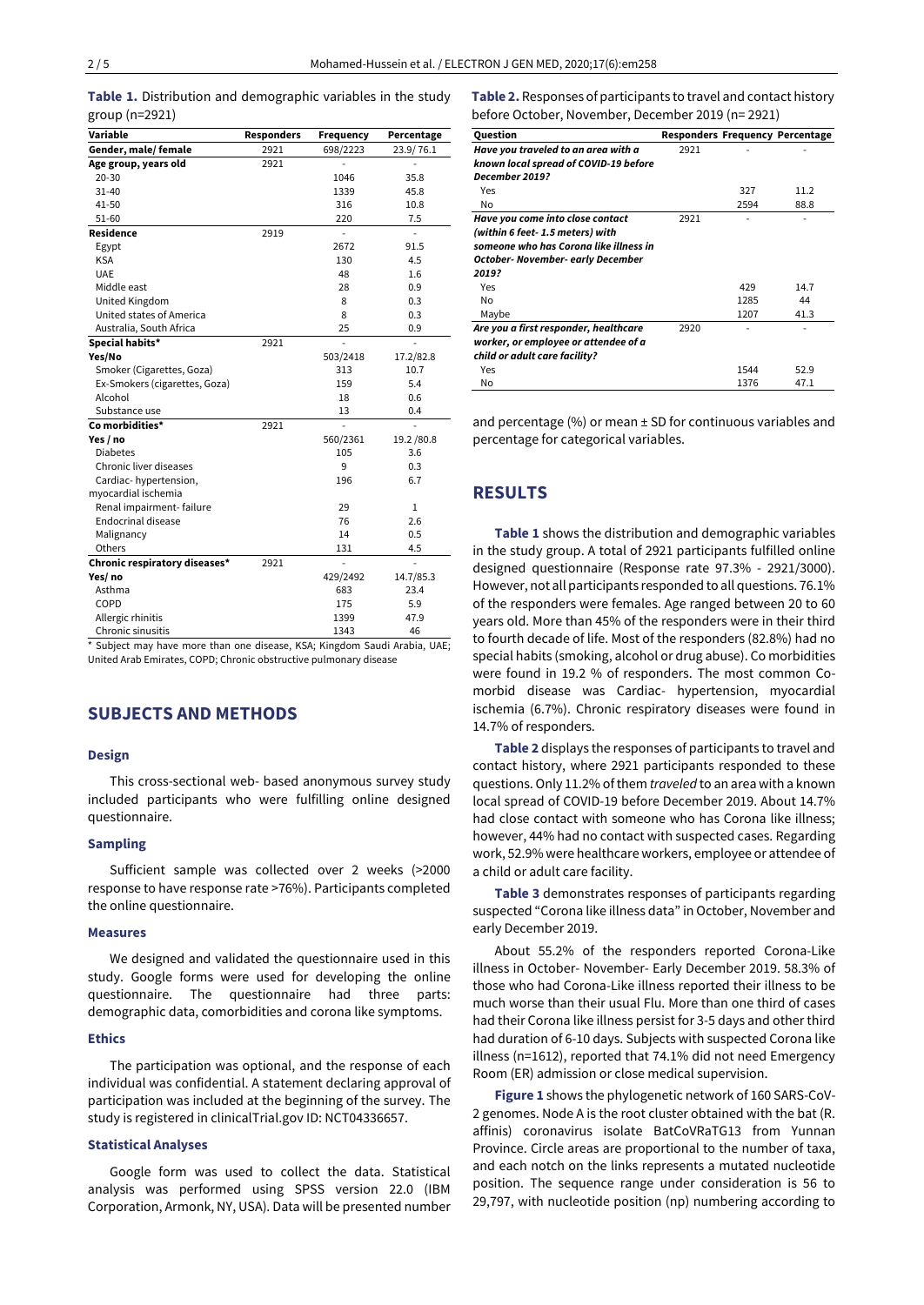**Table 3.** Responses of participants regarding suspected "Corona like illness data" in October, November and early December 2019

| Question                                 |      |      | <b>Responders Frequency Percentage</b> |
|------------------------------------------|------|------|----------------------------------------|
| Did you have a fever (greater than 38.0  | 2920 |      |                                        |
| C) or symptoms of lower respiratory      |      |      |                                        |
| illness such as cough, shortness of      |      |      |                                        |
| breath, difficulty breathing or sore     |      |      |                                        |
| throat in October- November- Early       |      |      |                                        |
| December 2019?                           |      |      |                                        |
| Yes                                      |      | 1612 | 55.2                                   |
| <b>No</b>                                |      | 911  | 31.2                                   |
| May be                                   |      | 397  | 13.6                                   |
| IF YES- Do you describe your previous    | 1612 |      |                                        |
| condition as maybe Corona-Like illness   |      |      |                                        |
| (much worse than your usual Flu) in      |      |      |                                        |
| <b>October- November- Early December</b> |      |      |                                        |
| 2019?                                    |      |      |                                        |
| Yes                                      |      | 939  | 58.3                                   |
| No                                       |      | 420  | 26.1                                   |
| Maybe                                    |      | 251  | 15.6                                   |
| IF YES-How many days did you had         | 1612 |      |                                        |
| what you described as maybe Corona-      |      |      |                                        |
| Like illness (much worse than your       |      |      |                                        |
| usual Flu) in October- November- Early   |      |      |                                        |
| December 2019?                           |      |      |                                        |
| 3-5 days                                 |      | 525  | 32.6                                   |
| $6 - 10$                                 |      | 554  | 34.4                                   |
| $11 - 15$                                |      | 290  | 18                                     |
| >15                                      |      | 243  | 15                                     |
| If YES- Did you need ER admission or     | 1612 |      |                                        |
| close medical supervision for your       |      |      |                                        |
| "Corona like illness"                    |      |      |                                        |
| Yes                                      |      | 418  | 25.9                                   |
| No                                       |      | 1194 | 74.1                                   |

the Wuhan 1 reference sequence (8). The median-joining network algorithm (2) and the Steiner algorithm (9) were used, both implemented in the software package Network5011CS (https://www.fluxus-engineering.com/), with the parameter epsilon set to zero, generating this network containing 288 most-parsimonious trees of length 229 mutations. The reticulations are mainly caused by recurrent mutations at np11083. The 161 taxa (160 human viruses and one bat virus) yield 101 distinct genomic sequences. The phylogenetic diagram is available for detailed scrutiny in A0 poster format and in the free Network download files (14).

**Figure 2** shows HRCT pulmonary windows of 27years old female patients on 18 December 2019, with fever, cough, and dyspnea for 2 weeks showing nodules of ground glass appearance with reverse halo appearance with the HRCT report.

# **DISCUSSION**

Coronavirus pandemic is a pandemic caused by severe acute respiratory syndrome coronavirus 2 (SARS- CoV 2), was identified in Wuhan, China in December 2019 (10). The WHO proved that the outbreak to be an international emergency on 30th January 2020 and prove that it is a pandemic on the 1st of March 2020 (11). The hypothesis of this paper was that, were people take the infection before the announcement ofthe WHO or not?



**Figure 1.** Phylogeneticnetworkof 160 SARS-CoV-2 genomes.Node A is the root cluster obtained with the bat(*R. affinis*) coronavirus isolate BatCoVRaTG13 from Yunnan Province. Circle areas are proportional to the number of taxa, and each notch on the links represents a mutated nucleotide position. The sequence range under consideration is 56 to 29,797, with nucleotide position (np) numbering according to the Wuhan 1 reference sequence (8). The median-joining network algorithm (2) and the Steiner algorithm (9) were used, both implemented in the software package Network5011CS [\(https://www.fluxus-engineering.com/\)](https://www.fluxus-engineering.com/), with the parameter epsilon set to zero, generating this network containing 288 most-parsimonious trees of length 229 mutations. The reticulations are mainly caused by recurrent mutations at np11083. The 161 taxa (160 human viruses and one bat virus) yield 101 distinct genomic sequences. The phylogenetic diagram is available for detailed scrutiny in A0 poster format and in the free Network download files.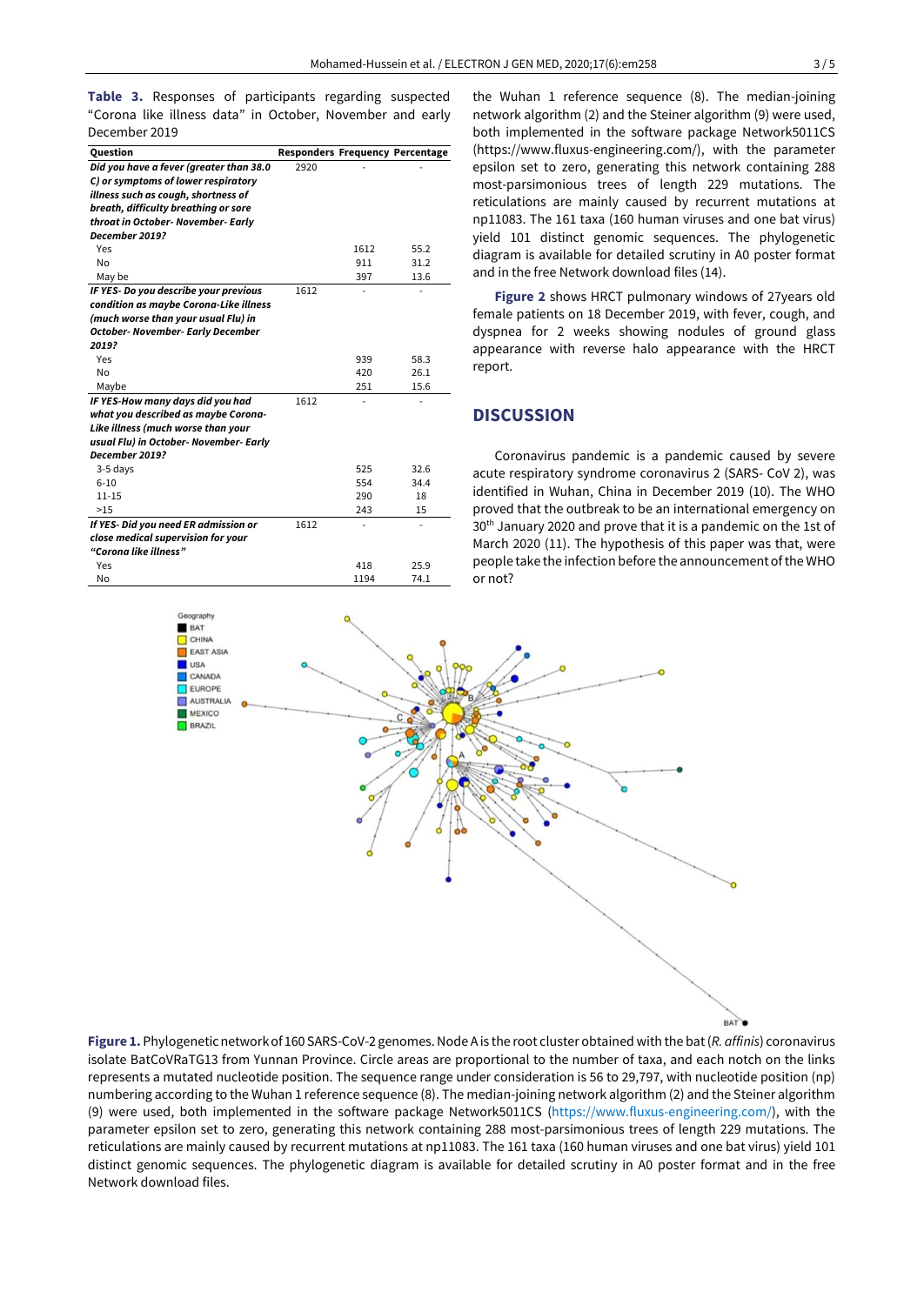

**Figure 2.** HRCT of 27 years old female patient with fever, cough, dyspnea on 18/12/2019 showing ground glass opacity with reversed halo sign

Most of the individuals who fill the questionnaire were in the age group (31-40 years old), 10.7% were smokers, 6.7% of them with cardiac – hypertension and myocardial ischemia, 47.9% of them with allergic rhinitis and 23.4% with asthma. A total of 55.2% of those who fill the questionnaire had the experience of symptoms like coronavirus symptoms in October, November and early December. About 25.9% needed to be admitted to ER.

The finding of this report maybe logic as according to Robert Redfield, the director of the centers for disease Control and Prevention, 25% of people can be infected with the COVID 19 with no symptoms or mild one without falling ill but can still transmit the disease to others (12). Hong Kong team suggests that from 20-40% of transmission in China occurred before appearance of symptoms (13).

Moreover, a recent report published few days ago suggests "the coronavirus outbreak could have started as early as mid-September, and the Chinese City Wuhan may not be where it began (14). They used the GISAID database [\(https://www.gisaid.org/\)](https://www.gisaid.org/) contained a compilation of 253 severe acute respiratory syndrome coronavirus 2 (SARS-CoV-2) complete and partial genomes presented from across the world since December 2019. They presented a phylogenic network of 160 largely complete SARS-CoV-2 genome to assess the evolution and track the infection pathways (**Figure 1**). Using Monte Carlo simulations, Wells and colleagues estimated that about 64% of exported cases were in presymptomatic incubation period upon arrival to any Airport, indicating that even screening in Airports was unlikely to prevent disease importation (15).

The " corona-like illness" did not attract any attention in early October, November, December especially in Middle East countries back then as severe pneumonia cases were not recorded and the illness was described as " worse than their usual Flu" as recorded in the present study. This may be explained by the speculation that those with higher levels of ACE-2 receptors may be at greater risk of severe disease and the expression of ACE-2 receptors may be linked to race (16). Early reports suggested that Asian males had higher ACE-2 expressing cell ratios compared to white and African Americans  $(17).$ 

# **CONCLUSION**

We concluded that many people may have experienced the disease before the announcement of WHO, especially that the new virus spreads as easily as "Flu". This may explain the spread of the disease among the families as it is very difficult to stop influenza transmission. Also, this may explain the pandemic pattern affecting different areas throughout the globe as cases were not defined or diagnosed. The antibodies testing would allow us to check blood samples for antibodies against coronavirus to tell whether remote immunity is found in the population or not. Further analysis of cases of unexplained pneumonias in last year is needed.

## **RECOMMENDATIONS**

We recommend doing IgM/IgG serological assay especially to the communities as well as to healthcare providers for the diagnosis of SARS-CoV-2 recent and remote infections. This will assess the overall immune response to the virus. This step may permit a gradual cease of lockdown all over the world to decrease the economic burden of the pandemic. However, the infection control measures and the travel, border control measure should be followed carefully to avoid a "second wave" of the disease.